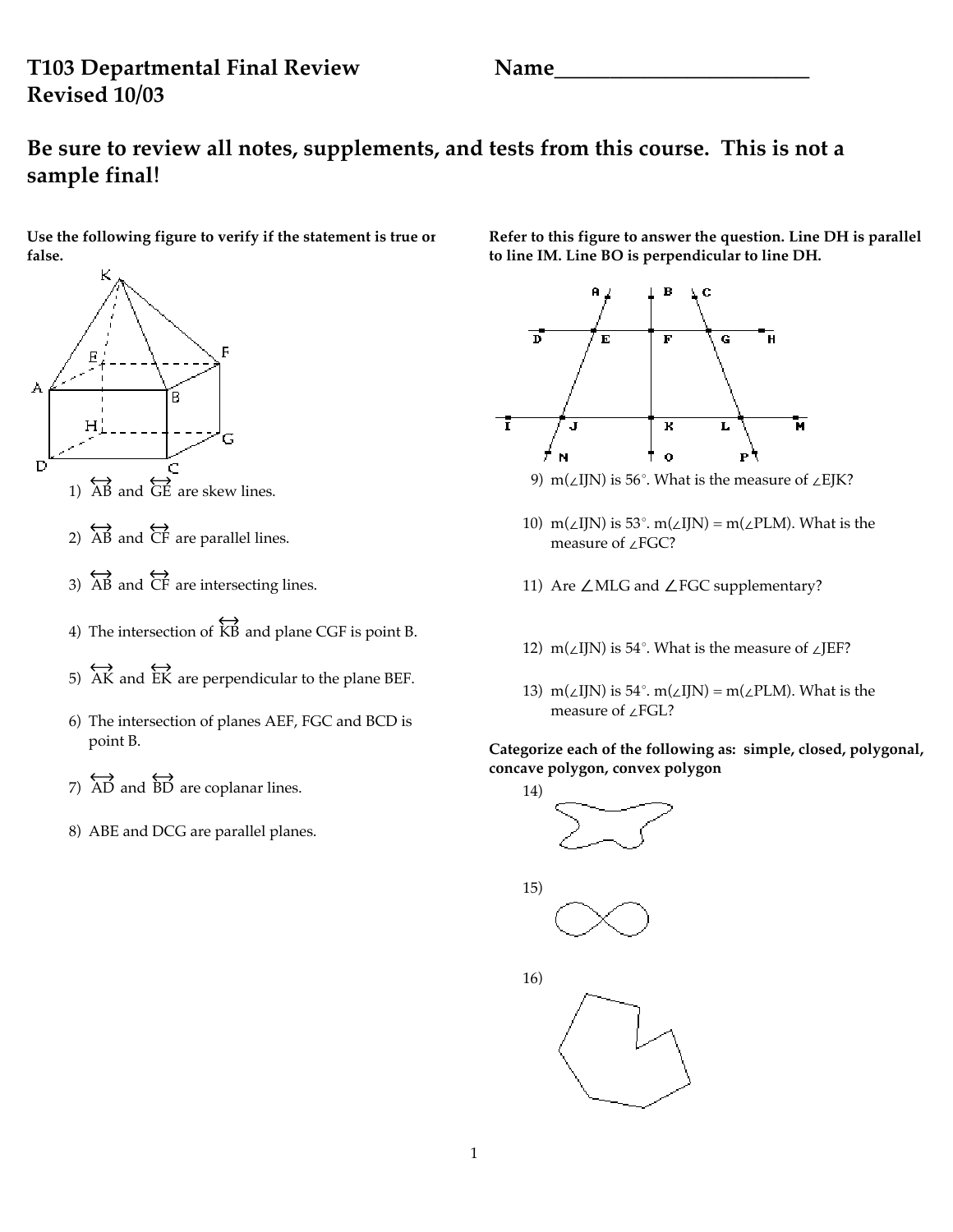**Use the labeled points in the following drawing to answer the questions.**



- 17) Which points belong to the interior of the triangle and the ellipse?
- 18) Which points belong to the triangle ABD?
- 19) Which points belong to the exterior of the ellipse?
- 20) Which points belong to the intersection of the triangle and the ellipse?
- 21) Which points belong to the exterior of the triangle and the ellipse?
- 22) Which points belong to the interior of the ellipse?

#### **Give the name of the solid.**











**State whether the pair of triangles is congruent. If the information given is not sufficient, state "No conclusion possible".**



28) Decide whether the following figure contains a pair of congruent triangles. If so, justify with a property.



**Use only a straightedge and compass to construct the following.**

29) Copy Angle B and then bisect Angle C.



#### **Answer the question.**

30) Construct a line through a point P parallel to a line l using the rhombus method.

#### **Use only a straightedge and compass to construct the following.**

31) Given an obtuse triangle ABC, construct an altitude from vertex A.

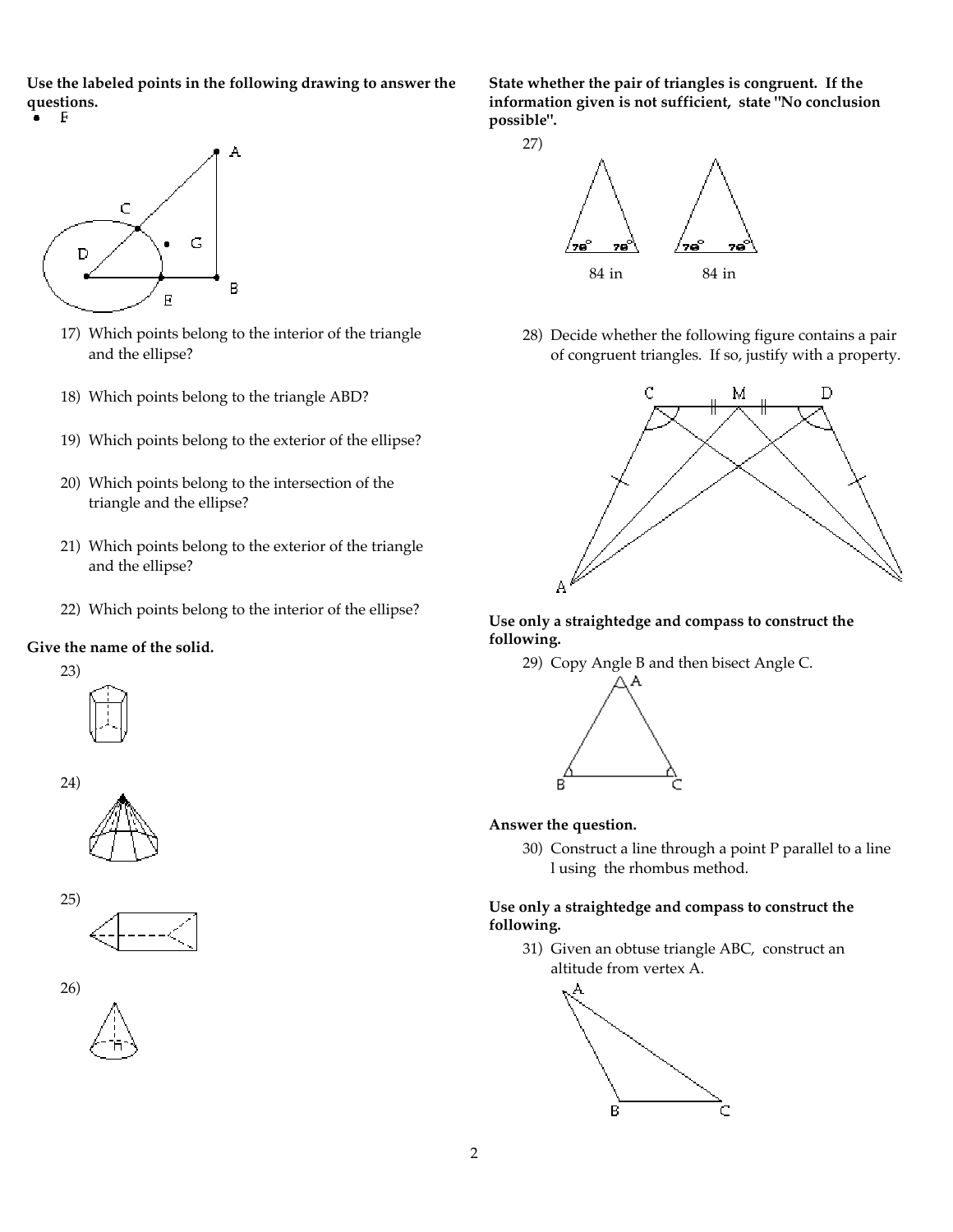32) Construct the perpendicular bisector of AB.

A B

- 33) Construct a  $60^\circ$  angle.
- 34) Use any tools to construct a triangle with angles measuring  $60^{\circ}$  and  $70^{\circ}$  and a non-included side of 8 cm on a side of the 60° angle.

#### **These triangles are similar. Find the missing length.**



36)



#### **Convert the units.**

- 37) 0.0054349 km = mm
- 38) 42,240 feet = miles
- 39) 9  $yd = \text{in.}$
- 40) 2736 in.<sup>2</sup> = ft<sup>2</sup>
- 41)  $70 \text{ cm}^2 = \text{mm}^2$
- 42)  $63 \text{ ft}^3 = \text{yd}^3$
- 43) 75 ft $3 =$  yd $3 =$

#### **Answer the question.**

- 44) If the measure of an angle is  $45^{\circ}$  23' 56", what is the measure if its complement?
- 45) How many diagonals does a 15 sided polygon have?
- 46) What is the measure of each interior angle in a regular nonagon?
- 47) A pyramid has 20 edges. How many vertices does it have?
- 48) A prism has 21 edges. How many vertices and faces does it have?
- 49) A line intersects a plane at only one point. Is this line contained in the plane?
- 50) True or False: A rectangle is always square.
- 51) True or false : a trapezoid is a kite.
- 52) True or false: a rectangle is a trapezoid.
- 53) Is a kite a parallelogram?
- 54) When is a rectangle a parallelogram?
- 55) When is a parallelogram a rhombus?
- 56) A tree casts a shadow 35 meters long. At the same time, the shadow cast by a vertical 7 meter stick is 5 meters long. Find the height of the tree.
- 57) The outfield wall in a baseball park is in the shape of a quarter circle. If the radius of the circle is 12 feet, how long is the wall? Use 3.14 for  $\pi$ . Round your answer to the nearest tenth.
- 58) Find the side length of a square with the same perimeter as a circle with radius  $5$  in. Use 3.14 for  $\pi$ .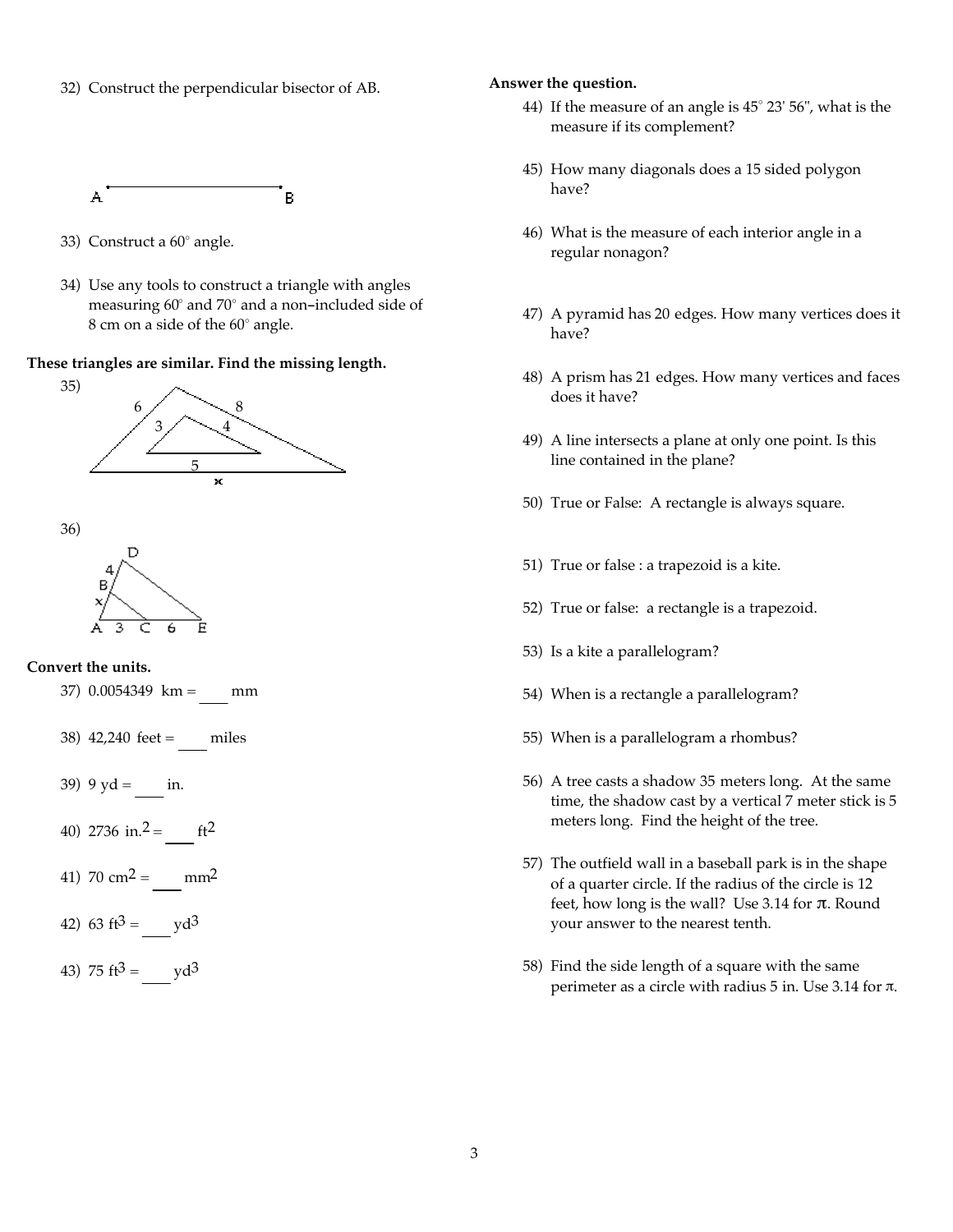59) Find the area of the following if the area of each square is one square unit.



60) Find the area of a regular hexagon with sides 14 cm.







to buy. First the size of the yard must be determined Use the drawing to determine how many square feet are in the yard. The height of the trapezoid is 79 ft.

- 63) Find the area of a square with perimeter 144 in.
- 64) Find the area of a sector with radius 9 mm and interior angle 99°
- 65) Cindy wants to secure sequins on a piece of felt shaped like a trapezoid with a height of 11 cm and bases of 19 cm and 13 cm. What is the cost of all the sequins if sequins cost \$0.80 per cm<sup>2</sup> of coverage?
- 66) Judy wants to tile her 25 ft by 40 ft living room. If each square tile is 6 inches on a side, how many tiles does she need?
- 67) Starting from Joe's Gas Station, a car travels due north on Avenue A for 1.7 mi, then turns right and travels on Cedar Street for 1.0 mi, and then turns left and travels on Washington Avenue for 0.5 mi. How far (to the nearest tenth of a mile) is the car from Joe's Gas Station?
- 68) Find the value for x in the prism. Use exact values.



69) Find the surface area of a rectangular solid.



- 70) Find the surface area ofa right circular cylinder with  $d = 8.2$  m,  $h = 5.2$  m
- 71) Find the surface area of a sphere with  $d = 8.4$  yd
- 72) Find the surface area of a right circular cone with d  $= 4$  cm,  $h = 11$  cm
- 73) Find the volume of a cube measuring 28 m on each edge.
- 74) Find the volume of a triangular pyramid with base area 16 ft2 and height 9 ft. Find the result to the nearest unit.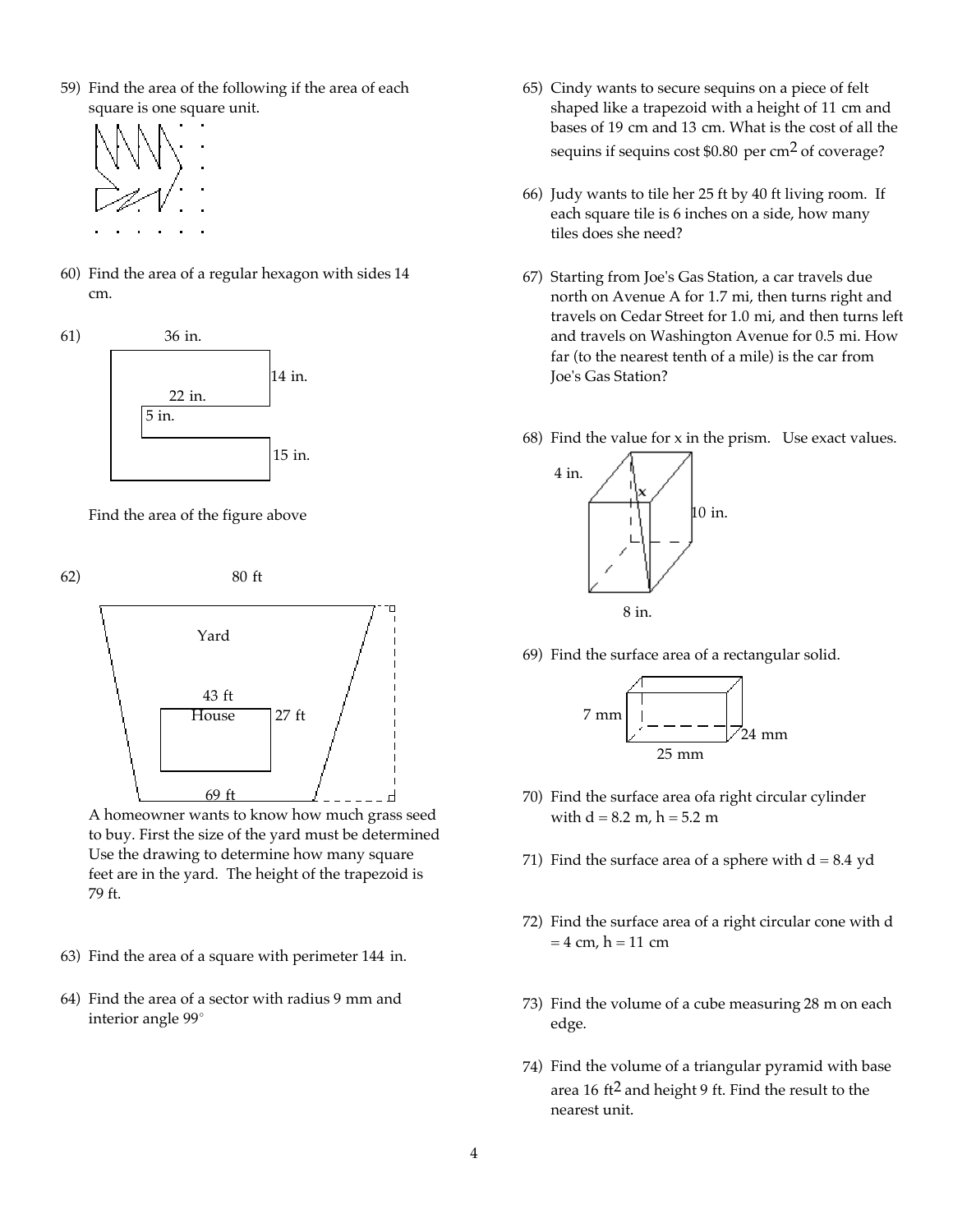

Square-based pyramid

- 76) Find the volume of a cylinder with diameter 9.4 cm and height 8.9 cm. Use 3.14 for  $\pi$ . Round your answer to the nearest tenth.
- 77) A sphere has a 8 in. diameter. What is its volume to the nearest hundredth?
- 78) Find the image of the given figure under the translation that takes P to P'.

|  | $\mathbb{H}^1_0(\mathbb{Z}_2)$ |  |              |  |                 |                                                                                                                                                                                                                                                                                                                                             |
|--|--------------------------------|--|--------------|--|-----------------|---------------------------------------------------------------------------------------------------------------------------------------------------------------------------------------------------------------------------------------------------------------------------------------------------------------------------------------------|
|  |                                |  |              |  | $\sim$ 10 $\pm$ |                                                                                                                                                                                                                                                                                                                                             |
|  |                                |  |              |  |                 |                                                                                                                                                                                                                                                                                                                                             |
|  |                                |  |              |  |                 |                                                                                                                                                                                                                                                                                                                                             |
|  |                                |  |              |  |                 |                                                                                                                                                                                                                                                                                                                                             |
|  |                                |  |              |  |                 | $\begin{picture}(180,170)(-10,0) \put(0,0){\line(1,0){150}} \put(10,0){\line(1,0){150}} \put(10,0){\line(1,0){150}} \put(10,0){\line(1,0){150}} \put(10,0){\line(1,0){150}} \put(10,0){\line(1,0){150}} \put(10,0){\line(1,0){150}} \put(10,0){\line(1,0){150}} \put(10,0){\line(1,0){150}} \put(10,0){\line(1,0){150}} \put(10,0){\line(1$ |
|  |                                |  | and a series |  |                 |                                                                                                                                                                                                                                                                                                                                             |

79) The image of a figure under the translation that takes P to P' is shown. Find the original figure. Note again, the given figure is the image after translation.



80) Find the image of the given figure under a  $90^{\circ}$ clockwise rotation about P.



81) Find the image of the given figure under a reflection across the mirror line m.



82) Find the image of triangle ABC for the size transformation with center O and scale factor 3.

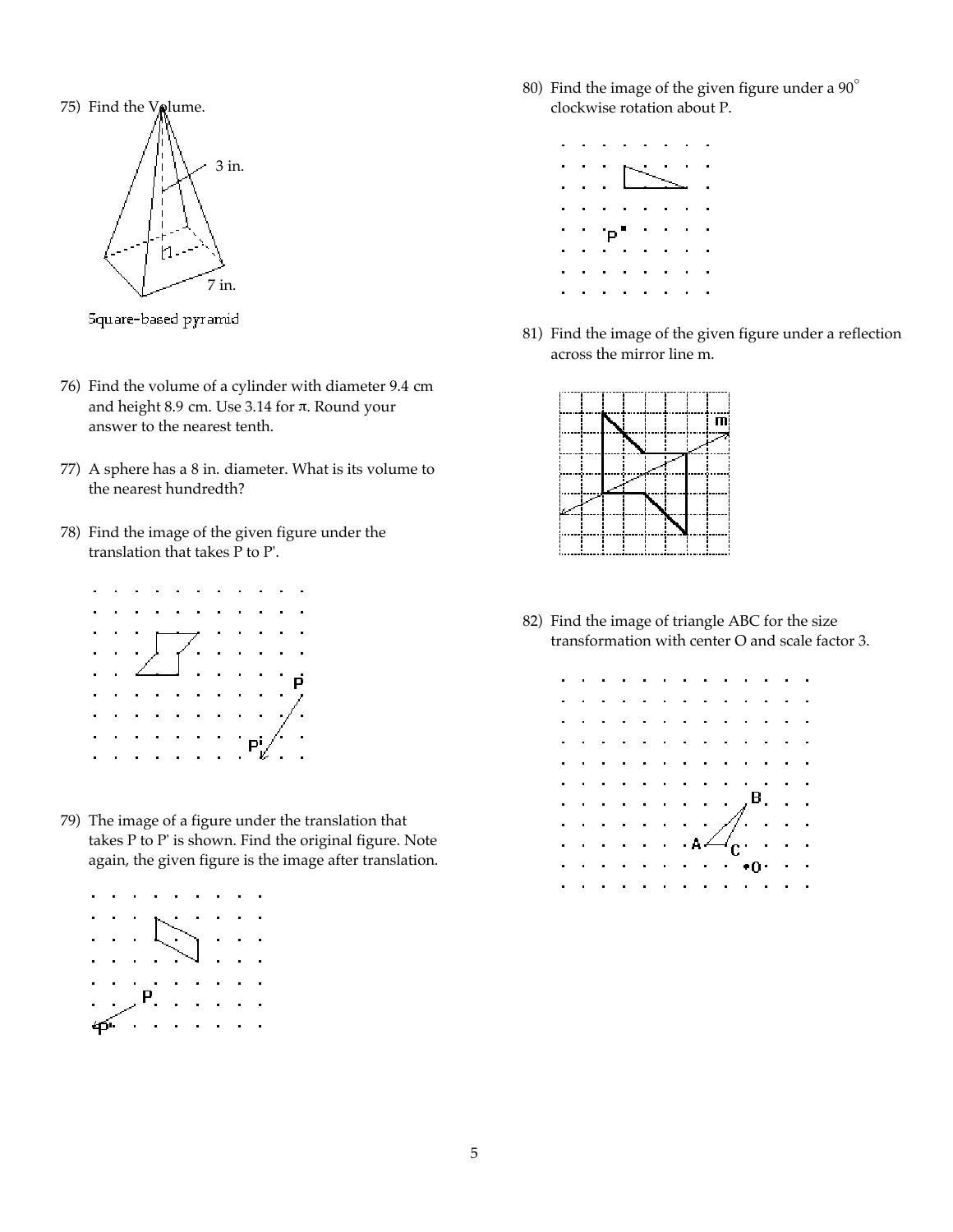83) Find the image of triangle ABC for the size transformation with center P and scale factor 1/4.



84) Which of the lines in the picture are lines of symmetry of the given figure?

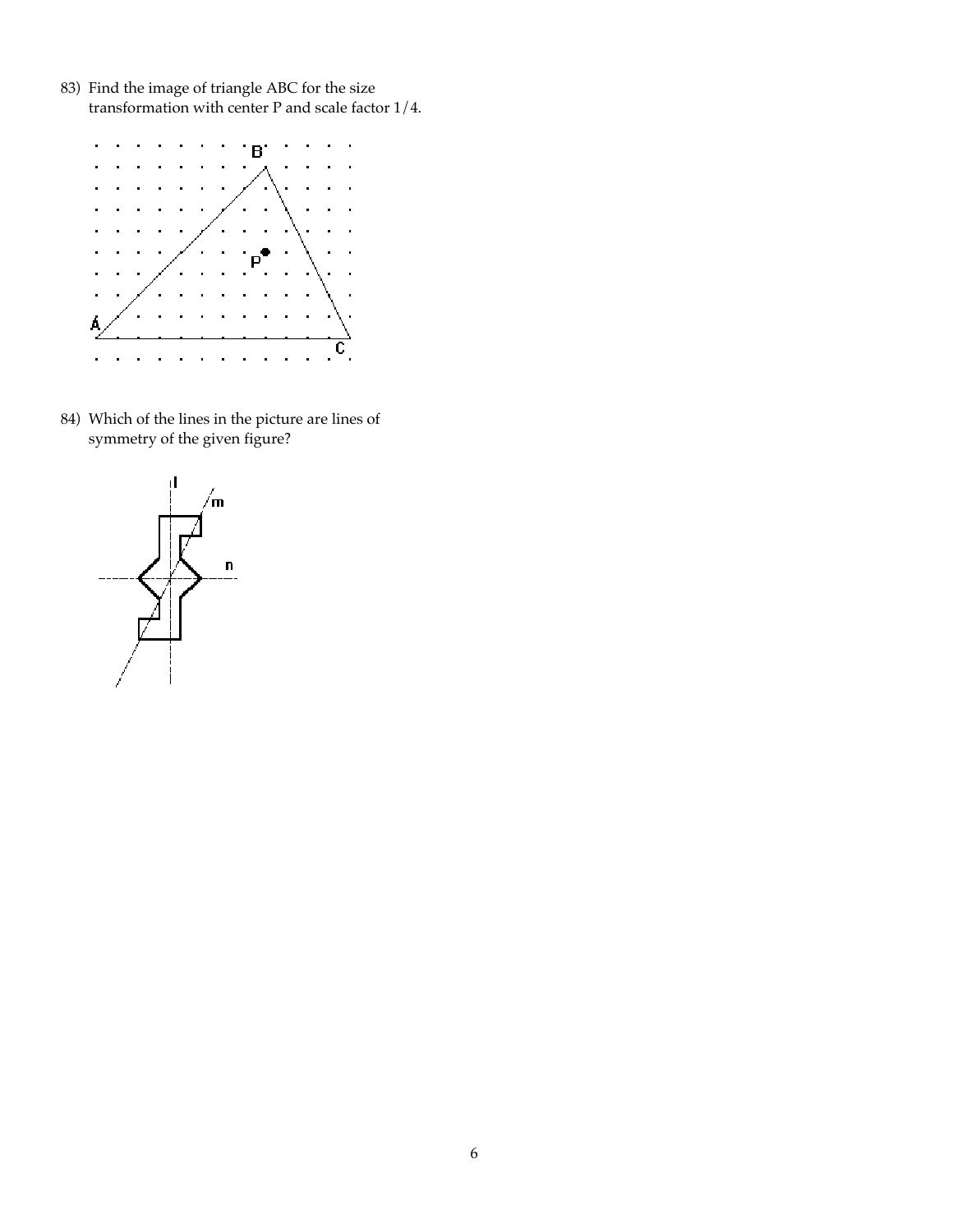### Answer Key Testname: FINAL COPY T103 REVIEW.TST

- 1) Answer: TRUE
- 2) Answer: FALSE
- 3) Answer: FALSE
- 4) Answer: TRUE
- 5) Answer: FALSE
- 6) Answer: TRUE
- 7) Answer: TRUE
- 8) Answer: TRUE
- 9) Answer:  $56^\circ$
- 10) Answer:  $53^\circ$
- 11) Answer: Yes
- 12) Answer: 126°
- 13) Answer: 126°
- 14) Answer: Simple closed curve
- 15) Answer: Closed curve
- 16) Answer: simple, closed, polygonal, concave polygon
- 17) Answer: None
- 18) Answer: A, C, D, E, B
- 19) Answer: F, A, G, B
- 20) Answer: C, E
- 21) Answer: F
- 22) Answer: D
- 23) Answer: Right pentagonal prism
- 24) Answer: Octagonal pyramid
- 25) Answer: Triangular prism
- 26) Answer: Right circular cone
- 27) Answer: Congruent
- 28) Answer: SAS
- 29) Answer:
- 30) Answer:
- 31) Answer:
- 32) Answer:
- 33) Answer:
- 34) Answer:
- 35) Answer:  $x = 10$
- 36) Answer: 2
- 37) Answer: 5434.9
- 38) Answer: 8
- 39) Answer: 324
- 40) Answer: 19
- 41) Answer: 7000
- 42) Answer: 2.33
- 43) Answer: 2.78
- 44) Answer: 44° 36' 4"
- 45) Answer: 90
- 46) Answer:  $140^\circ$
- 47) Answer: 11
- 48) Answer: 14, 9
- 49) Answer: No
- 50) Answer: False
- 51) Answer: False
- 52) Answer: True
- 53) Answer: No
- 54) Answer: Always
- 55) Answer: A parallelogram is a rhombus if all of its sides are congruent.
- 56) Answer: 49
- 57) Answer: 18.8 feet
- 58) Answer: 7.85 in.
- 59) Answer: 9
- 60) Answer: 509.22 cm2
- 61) Answer: 1114 in.2
- 62) Answer: 4724.5 sq. ft
- 63) Answer: 1296 in.2
- 64) Answer:  $\frac{891}{40}\pi$  mm<sup>2</sup>
- 65) Answer: \$140.80
- 66) Answer: 4000 tiles
- 67) Answer: 2.4 mi
- 68) Answer:  $\sqrt{180}$  in.
- 69) Answer: 1886 mm2
- 70) Answer: 239.5 m2
- 71) Answer: 221.6 yd2
- 72) Answer: 82.8 cm2
- 73) Answer: 21,952 m3
- 74) Answer: 48 ft3
- 75) Answer: 49 cu. in.
- 76) Answer: 617.3 cm3
- 77) Answer: 267.95 in.3